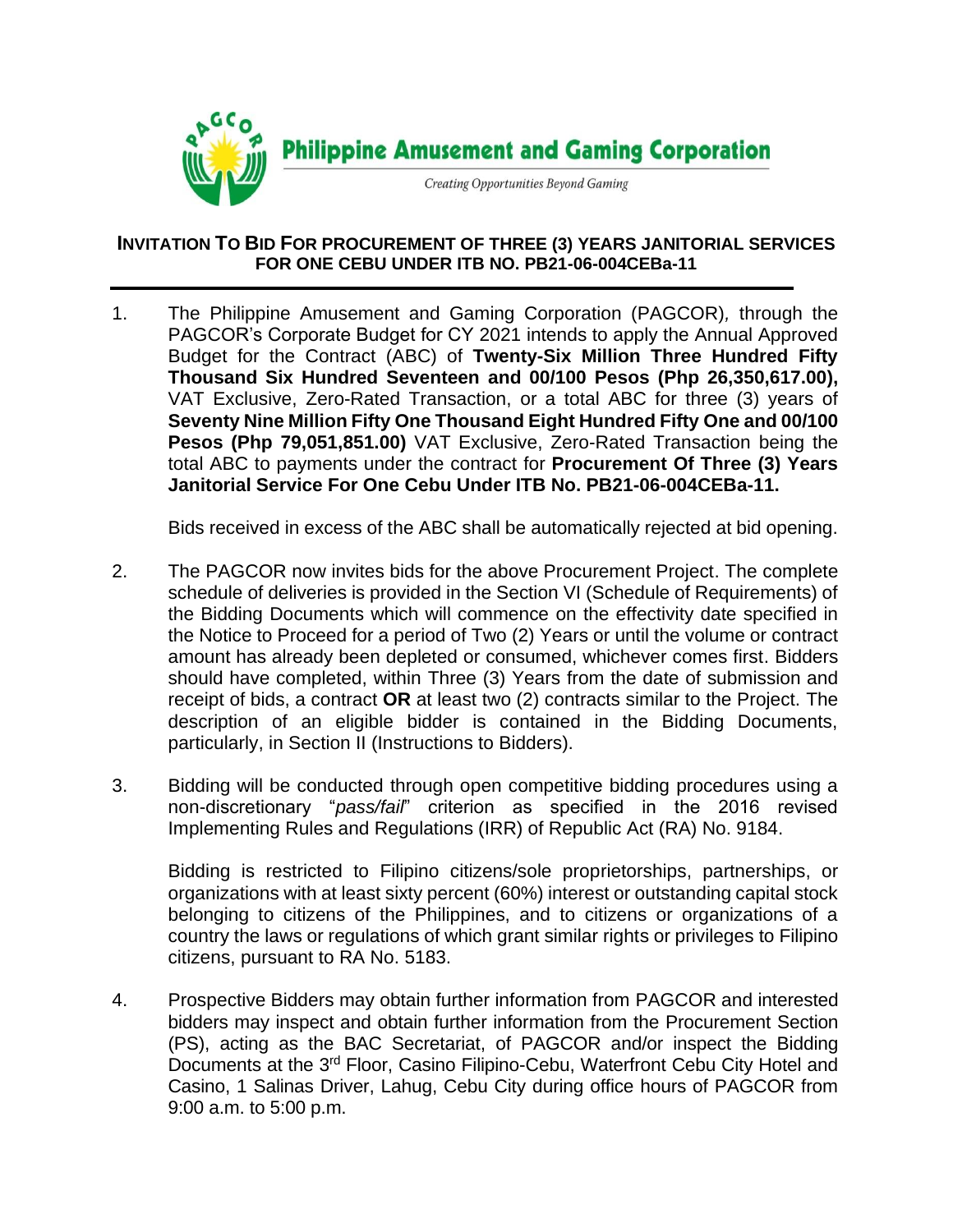5. A complete set of Bidding Documents may be acquired by interested Bidders on **December 1, 2021 to December 21, 2021** from the given address and website(s) below upon payment of **Fifty Thousand Pesos (Php 50,000.00) for One Lot** for the Bidding Documents, pursuant to the latest Guidelines issued by the GPPB,

PAGCOR shall allow the bidder to present its proof of payment for the fees either in person, by facsimile, or through electronic means.

Prospective bidders may also download the Bidding Documents free of charge from **[www.pagcor.ph](http://www.pagcor.ph/)** and **www.philgeps.gov.ph** and may be allowed to submit bids provided that bidders pay the applicable fee of the Bidding Documents not later than the deadline for the submission and receipt of bids.

In effecting payment for the Bidding Documents, prospective bidders shall present either the Payment Slip, which may be secured from the PD, or a copy of this Invitation to Bid (ITB) to PAGCOR's Cashier, 3<sup>rd</sup> Floor, Casino Filipino-Cebu, Waterfront Cebu City Hotel and Casino, 1 Salinas Driver, Lahug, Cebu City.

- 6. The PAGCOR will hold a **Pre-Bid Conference on December 9, 2021, 3:00PM at the** 3 rd Floor Conference Room, Casino Filipino-Cebu, Waterfront Cebu City Hotel and Casino, 1 Salinas Driver, Lahug, Cebu City **or through Video Conference via Zoom platform**, which shall be open to prospective bidders. You may send the request for provision of Zoom Meeting credentials thru [RamahdynaJezza.Conejos@pagcor.ph](mailto:RamahdynaJezza.Conejos@pagcor.ph) before the scheduled meeting
- 7. Bids must be duly received by the BAC Secretariat through manual submission on or before **December 21, 2021 (Tuesday), 10:00AM** at the 3<sup>rd</sup> Floor Conference Room, Casino Filipino-Cebu, Waterfront Cebu City Hotel and Casino, 1 Salinas Driver, Lahug, Cebu City. Late bids shall not be accepted.
- 8. All Bids must be accompanied by a bid security in any of the acceptable forms and in the amount stated in **ITB Clause 14**.
- 9. Bid opening shall be **on December 21, 2021 (Tuesday), 10:00AM** onwards at the 3<sup>rd</sup> Floor Conference Room, Casino Filipino-Cebu, Waterfront Cebu City Hotel and Casino, 1 Salinas Driver, Lahug, Cebu City. Bids will be opened in the presence of the bidders' representatives who choose to attend the activity.
- 10. Bidders shall bear all costs associated with the preparation and submission of their bids, and PAGCOR will in no case, be responsible or liable for those costs, regardless of the conduct or outcome of the bidding process.

Bidders should note that PAGCOR will accept bids only from those that have paid the applicable fee for the Bidding Documents.